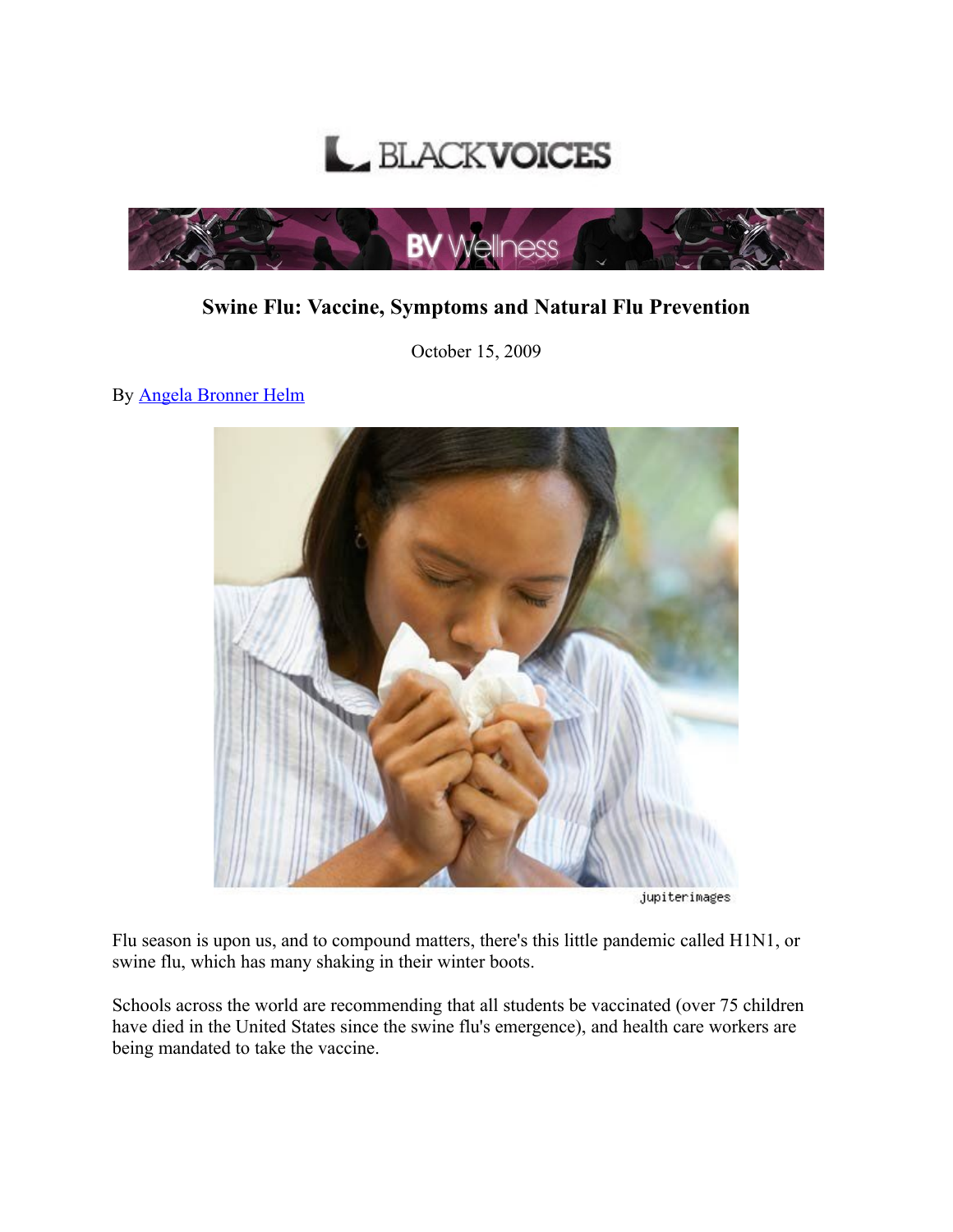Although the Centers for Disease Control has the goal of producing between 195 and 250 million doses of H1N1 vaccine--primarily to protect [children,](http://www.cdc.gov/h1n1flu/vaccination/acip.htm) pregnant women and those with chronic health [problems-](http://www.cdc.gov/h1n1flu/vaccination/acip.htm)-the rollout, which began early this month, has been slow and many hospitals, clinics and doctor's offices are overwhelmed by the sheer number of people clamoring for the shot. Some warn, if unchecked, H1N1 could rival the devastating flu pandemic of 1918.

The CDC will be distributing the vaccines to local health jurisdictions and doctor's offices instead of the usual route of coming directly from the manufacturers. It should be noted that the swine flu vaccine is not the same as the "regular" flu vaccine, which has been stockpiled in time for flu season. Mostly what differentiates the swine flu from the regular seasonal flu is fever coupled with nausea and gastrointestinal discomfort.

"Most of the things that look like the flu now are probably H1N1," explains Dr. Cheri Quincy, doctor of osteopathy and director of the Amitabha Medical Clinic in Northern California.

"The swine flu also has some nausea, vomiting and gastrointestinal symptoms that the regular flu doesn't usually have. Onset is sore throat, high temperature, the usual kinds of stuff. And in the beginning you usually can't tell."

Quincy, who is a strong advocate of preventive medicine and does not believe in vaccines across the board, says this vaccination is one that children should get.

"It's the safe thing to do," says Quincy. "I was sort of on the fence about [the vaccination], but I've got grandkids in north Texas, and there are kids dying there." For more on swine flu



Dr. Cheri Quincy

symptoms in children that may require emergency attention, go to swine flu [symptoms](http://www.bvwellness.com/2009/10/15/dangerous-swine-flu-symptoms-in-children/) in children.

"Obviously people have their issues and fears," Quincy acknowledges. "But the swine flu is the same flu variety that killed 50 million people in 1918. It's only missing one mutation to make it really virulent. This go round with the swine flu hasn't done that – we're lucky. But it could change and it could change really fast and it's hard to play catch up with vaccines."

For those who may think they have the flu or swine flu symptoms, Quincy notes that the best thing to do is to stay home (as it is highly contagious and can live on doorknobs for up to 12 hours) and stay rested for several days afterward.

"Just like other flus, people are contagious from about 24 hours until they show symptoms until about two to three days after they have symptoms," says Quincy. "And then they need to take another two to three days to recover so that they don't get secondary infections like pneumonia which is always a risk after the flu particularly for older people."